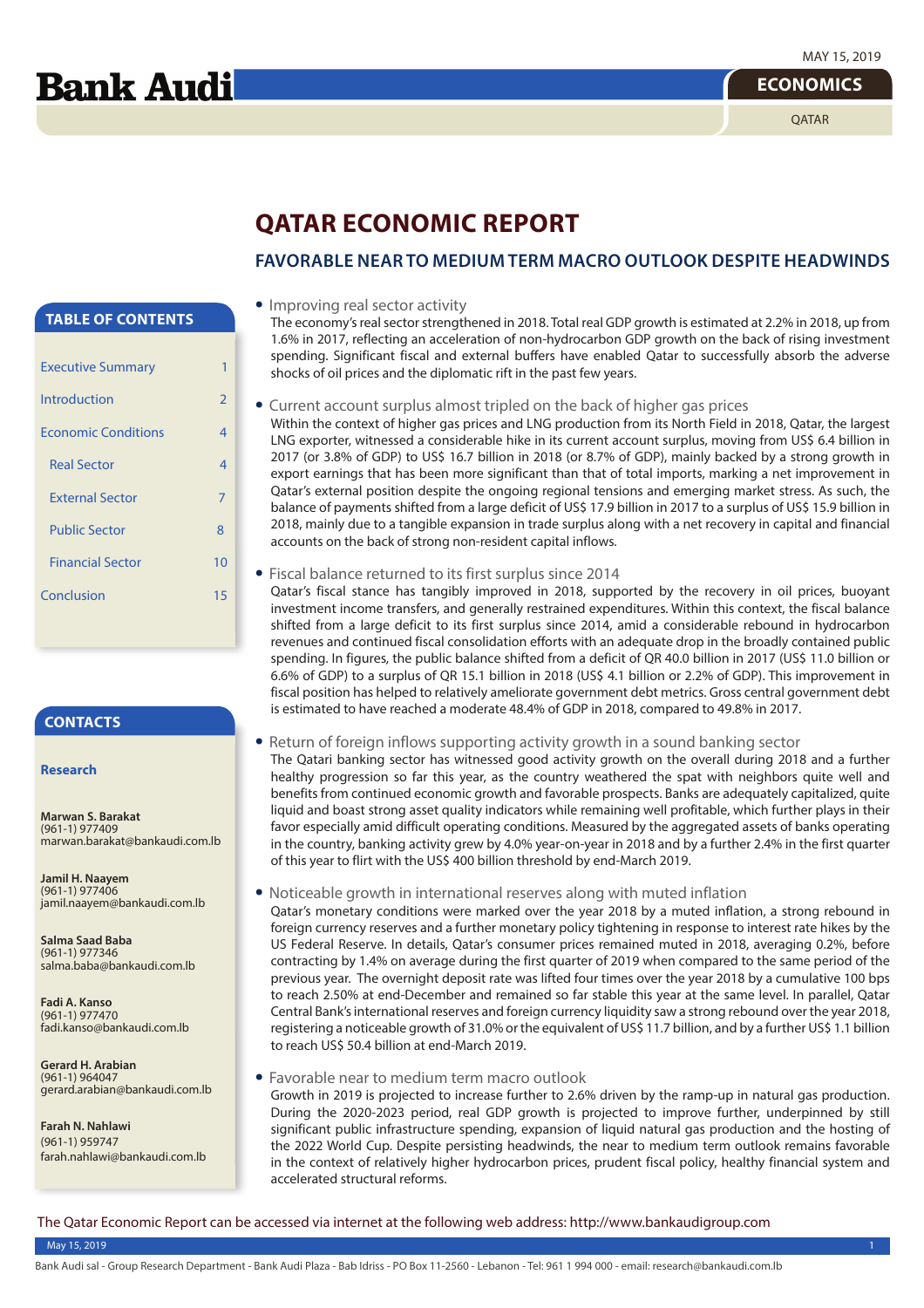**OATAR** 

The economy's real sector strengthened in 2018. Total real GDP growth is estimated at 2.2% in 2018, up from 1.6% in 2017, reflecting an acceleration of non-hydrocarbon GDP growth on the back of rising investment spending. Significant fiscal and external buffers have enabled Qatar to successfully absorb the adverse shocks of oil prices and the diplomatic rift in the past few years.

At the external level, non-resident capital inflows have been quite strong over the past year, in stark contrast to other emerging markets, as market perceptions of the country-specific risks seem to be lessening. In parallel, rising global oil prices have lead to an increase in Qatar's current account surplus to an estimated 8.7% of GDP in 2018, compared to 3.8% in the previous year. Beyond such a high current account surplus, Qatar's gross external financing needs are projected to remain significantly large in 2019 at above 50% of GDP within the context of substantial gross external debt rollover needs particularly by domestic banks.

At the monetary level, inflation remained subdued, with average consumer prices increasing by a mere 0.2% in 2018, against 0.4% in 2017. Oversupply of residential and commercial property, combined with the blockade, have put downward pressure on rents, which have contracted by about 12% in the past two years. As the Qatari riyal is pegged against the US dollar, Qatar Central Bank follows US monetary policy. In alignment with the US Central Bank, QCB increased its main policy rate by 100 basis points in 2018. In parallel, official foreign reserves went up from US\$ 37.6 billion at end-2017 to US\$ 49.3 billion at end-2018, driven by a rise in the current account surplus on the one hand and a reversal of temporary stabilization measures for domestic banks following the blockade on the other hand.

At the fiscal level, the budget balance turned positive in 2018 as hydrocarbon revenues increased following a rebound in oil and gas prices. The overall budget balance is estimated to have registered a surplus of 2.2% of GDP in 2018, compared to a deficit of 6.6% in 2017. The improvement in the budget balance has helped to stabilize government debt metrics. Debt to GDP is estimated at a moderate 48.4% in 2018, compared to 49.8% in 2017. Qatar's fiscal position is accordingly on a sound footing, as the authorities pursued fiscal consolidation during the period of low oil prices by reducing current spending at large.

At the banking level, aggregate banking activity, measured by total assets of banks operating in Qatar, rose by US\$ 14.9 billion in 2018 and by US\$ 9.5 billion in the first quarter of 2019 (a growth of 4% and 2.4% respectively). The banking system remains sound with high-quality assets, strong capitalization, and adequate liquidity supported by large public sector deposits and the gradual return of non-resident flows.



## **NOMINAL GDP AND REAL GROWTH RATES GDP BREAKDOWN BY ECONOMIC ACTIVITY\***





Sources: Central Bank of Qatar, IMF, Bank Audi's Group Research Department Sources: Central Bank of Qatar, Bank Audi's Group Research Department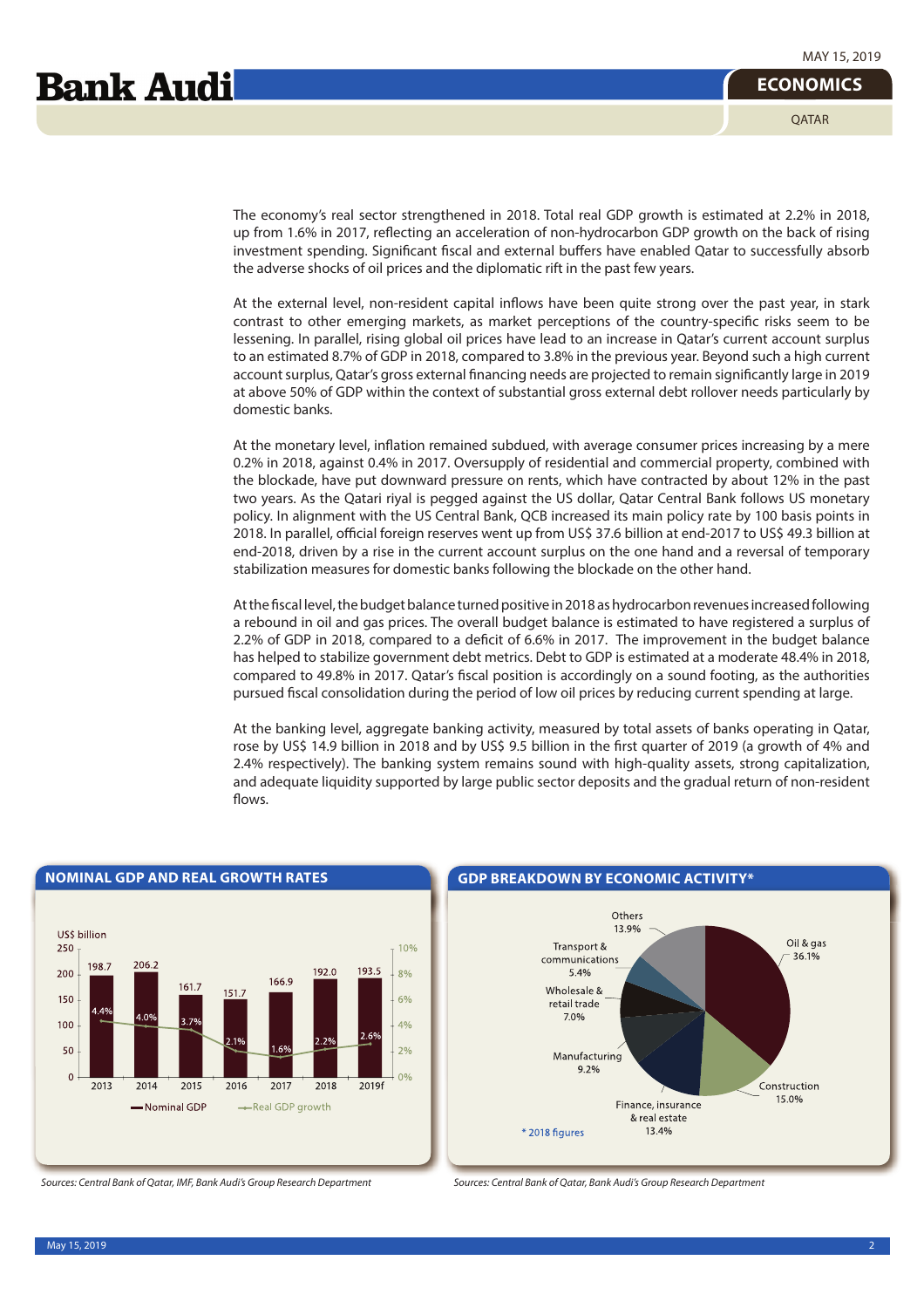**ECONOMICS** QATAR

As to capital markets, activity in both equity and fixed income markets remained favorable. The Qatar Exchange General Index rose by 20.8% in 2018 and by an additional 0.8% in the first four months of 2019. By end-April 2019, the equity market was trading at an average P/E ratio of 14.4x and an average P/BV ratio of 1.7x, in line with regional averages. In parallel, at the fixed income market level, the five-year CDS spreads contracted from 105 bps at end-2017 to 82 bps at end-2018 and to 64 bps at end-April 2019, suggesting an improved market perception of sovereign risks at large.

The detailed developments in the real sector, external sector, public sector and financial sector are outlined in the sections that follow while the concluding remarks address Qatar's near-term economic outlook looking forward.



Sources: Central Bank of Qatar, Bank Audi's Group Research Department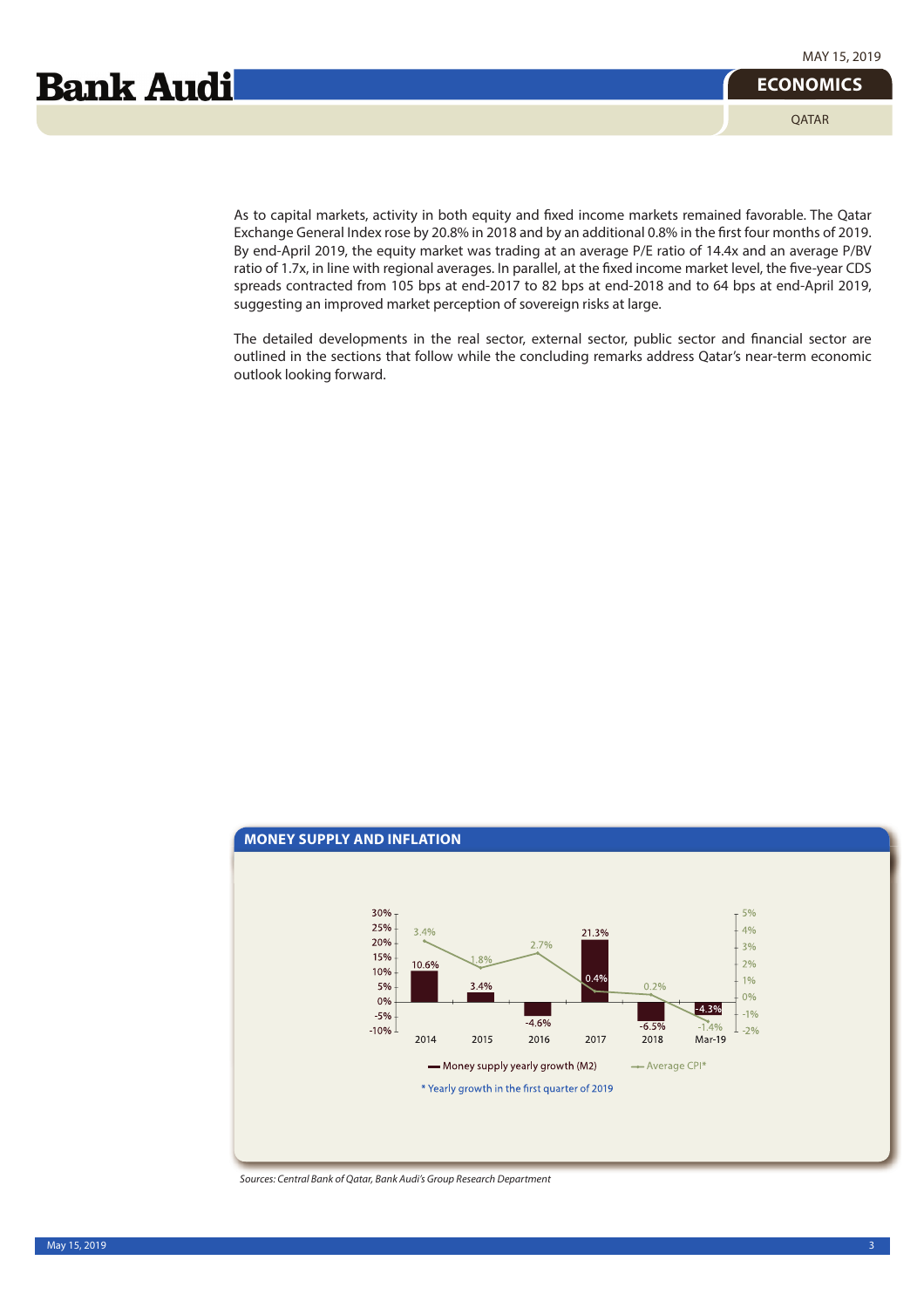## **1. ECONOMIC CONDITIONS**

1.1. REAL SECTOR

1.1.1. Hydrocarbons

Hydrocarbon sector share in economy retreating

Despite the rise in energy prices globally, the country's hydrocarbon sector saw a retreat in its share relative to the economy, with authorities focusing their efforts away from hydrocarbons sector.

As part of the country's diversification policy away from oil, the country's hydrocarbon share out of total GDP dropped from 53.0% in 2014 to reach 36.1% in 2018. Moreover, Qatar's nominal hydrocarbon GDP attained US\$ 69.3 billion in 2018, against US\$ 54.8 billion in 2017. The latter contracted by 2.1% annually in real terms during 2018, compared to a 1.1% contraction in 2017.

The country's gas production fell in 2018, declining from 179.2 billion cubic meters (bcm) in 2017 to 175.6 bcm in 2018. A further decline in Qatari gas production is expected to continue until the North Field expansion project comes on stream from 2023, which should see natural gas production peak at some 212.9 bcm by 2026, as per Fitch Solutions.

In parallel, the country's proven gas reserves were valued at 23.7 trillion cubic meters (tcm) in 2019, against 24.1 tcm in the past year, as per the same source. It has the world's third largest dry natural gas reserves, behind Russia and Iran. The North Field holds the vast majority of Qatari gas reserves, as well as liquids in the form of condensate and NGLs.

Moreover, Qatar's crude oil production averaged 0.62 million barrels per day so far in 2019, down from 0.63 million barrels per day in 2018, according to the Institute of International Finance. As for crude oil reserves, Qatar had 25.0 billion barrels of proven reserves in 2019, compared to 25.2 billion barrels of proven reserves in 2018, as per the US Energy Information Administration.

It is worth noting that Qatar's crude and condensates output will be boosted by the progressive ramping up of the North Field expansion project, slated to come online in 2023. This will add in total 260,000 b/d of condensates when the project is completed. Crude and condensates output will also feel a small boost from the Barzan project, which will add another 22,000 b/d of condensates from 2024 onwards. This should see production peak at around 1.73 million b/d in 2026.

In conclusion, the rise in Qatar's hydrocarbon revenues would ease the pressure of financing the country's expenditures for World Cup 2022. Higher hydrocarbon revenues would also support the non-oil sector, with Qatar investing heavily in capital projects to accelerate economic diversification.

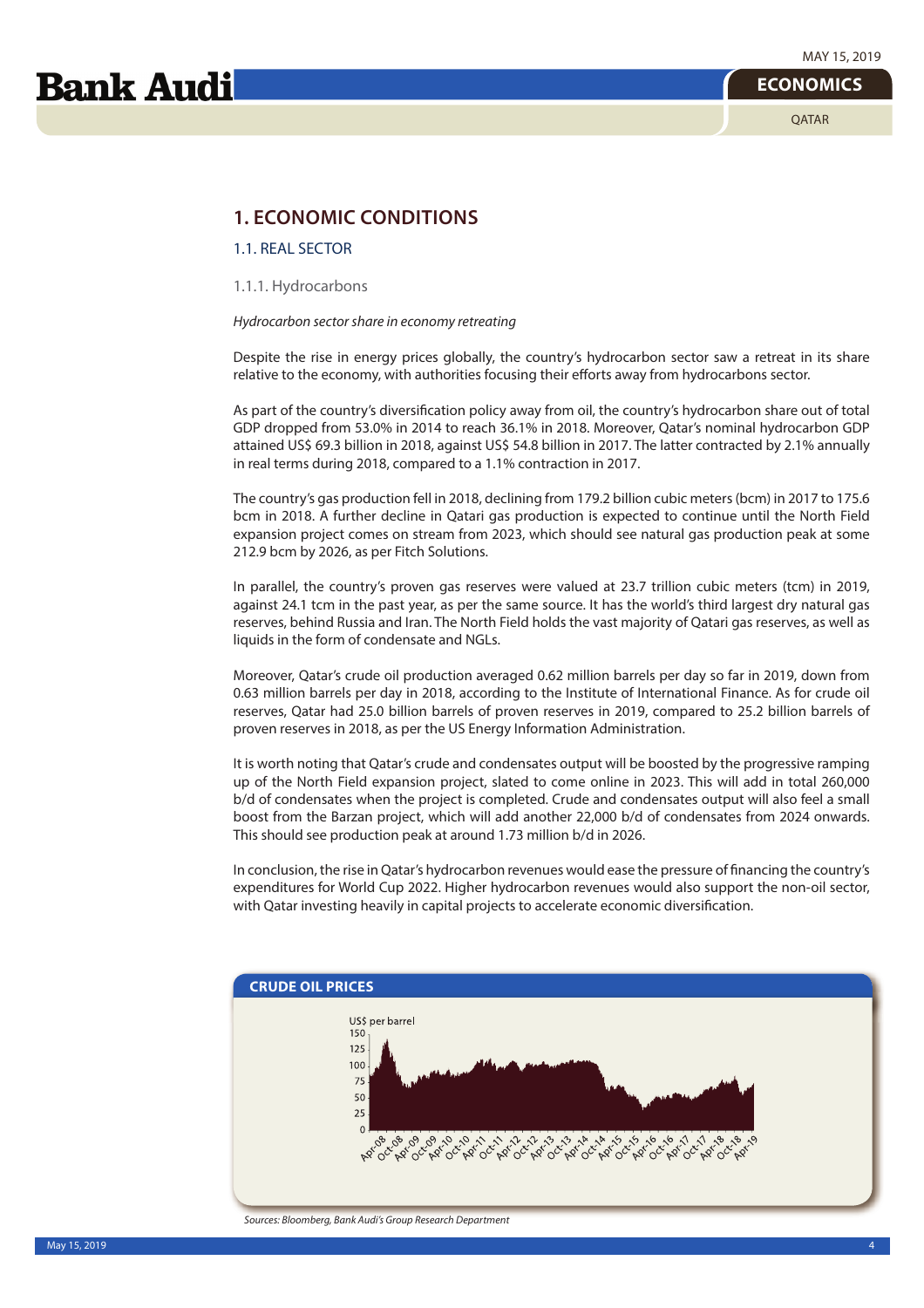#### 1.1.2. Manufacturing

#### Manufacturing sector sees solid performance in 2018

The country's manufacturing sector witnessed a solid performance in 2018, continuing to play a major role in supporting the authorities' diversification efforts during the past year. The Gulf country's manufacturing sector made up 9.2% of the country's GDP at current prices in 2018, with its share remaining almost unchanged from 9.3% in the previous year, while growing by 4.0% year-on-year last year to reach QR 85.3 billion (US\$ 22.6 billion).

Moreover, the latest PMI survey of Qatari non-hydrocarbon private sector businesses by Qatar Financial Centre highlighted a marked increase in the volume of new business. The rate of expansion in March 2019 was the fastest since August 2018, and sharper than the trend pace indicated since the survey began in April 2017. The uptick in business activity helped lift the headline PMI figure for Qatar from February's 48.5 to 50.1 in March 2019.

This improvement was reflected in new orders, higher output, lower stocks of purchases and suppliers' tighter delivery times. The overall rise in the headline figure was slightly tempered by a weaker contribution from employment, however, which had registered a record high earlier in the quarter.

Moving on to financing, it is worth noting that credit facilities to the Qatari industrial sector remained healthy. In fact, credit facilities allocated to the country's industrial projects constituted 1.9% of total credit facilities at March 2019, unchanged from the same period of 2018.

On the other hand, the country's manufacturing producer price index (PPI), an index that measures the average change in selling prices received by domestic producers of goods and services over time, showed a decrease of 7.0% year-on-year in Q1 2019. The PPI attained 73.5 during the first quarter of 2019, against 79.1 in the same period of 2018.

Despite the ongoing diplomatic crisis of Qatar with some of its neighbors in the GCC, 120 new factories opened in the country since the siege, with 60 more establishments to be completed in 2019. In total, the country currently has 809 licensed factories with an investment of over QR 250 billion, as per the Ministry of Commerce and Industry.

Within this context, Qatar plans to build a sugar refinery near Hamad port. The new facility is seen as an effort to avoid supply disruptions in the wake of the country's diplomatic crisis with neighboring countries, including Saudi Arabia, UAE and Bahrain. The new refinery would have a processing capacity of 300 tons a day and is expected to use raw sugar imported from Brazil.

Last but not least, it is anticipated that Qatar's non-hydrocarbon economy will grow over the coming years, and the manufacturing sector would be one of the key sectors targeted for development. A central aspect for the drive to diversify the Qatari economy would be the creation of a knowledge economy, in a similar fashion to changes taking place in the UAE and Saudi Arabia, through the commercialization of research and development in partnership with the private sector.

#### 1.1.3. Construction

#### Continued growth in the construction sector in preparation for World Cup 2022

The Qatari real estate sector maintained its growing trend in 2018, despite the continued regional boycott. The substantial infrastructure investment plan on the way to the 2022 World Cup will continue to support a healthy expansion of the country's economy.

In real terms, the construction sector grew by 10.2% in 2018, compared to a growth of 11.2% in 2017. The contribution of Qatar's real estate sector to the country's GDP continued to expand in 2018, standing at 15.0% in 2018, up from 12.5% in the previous year.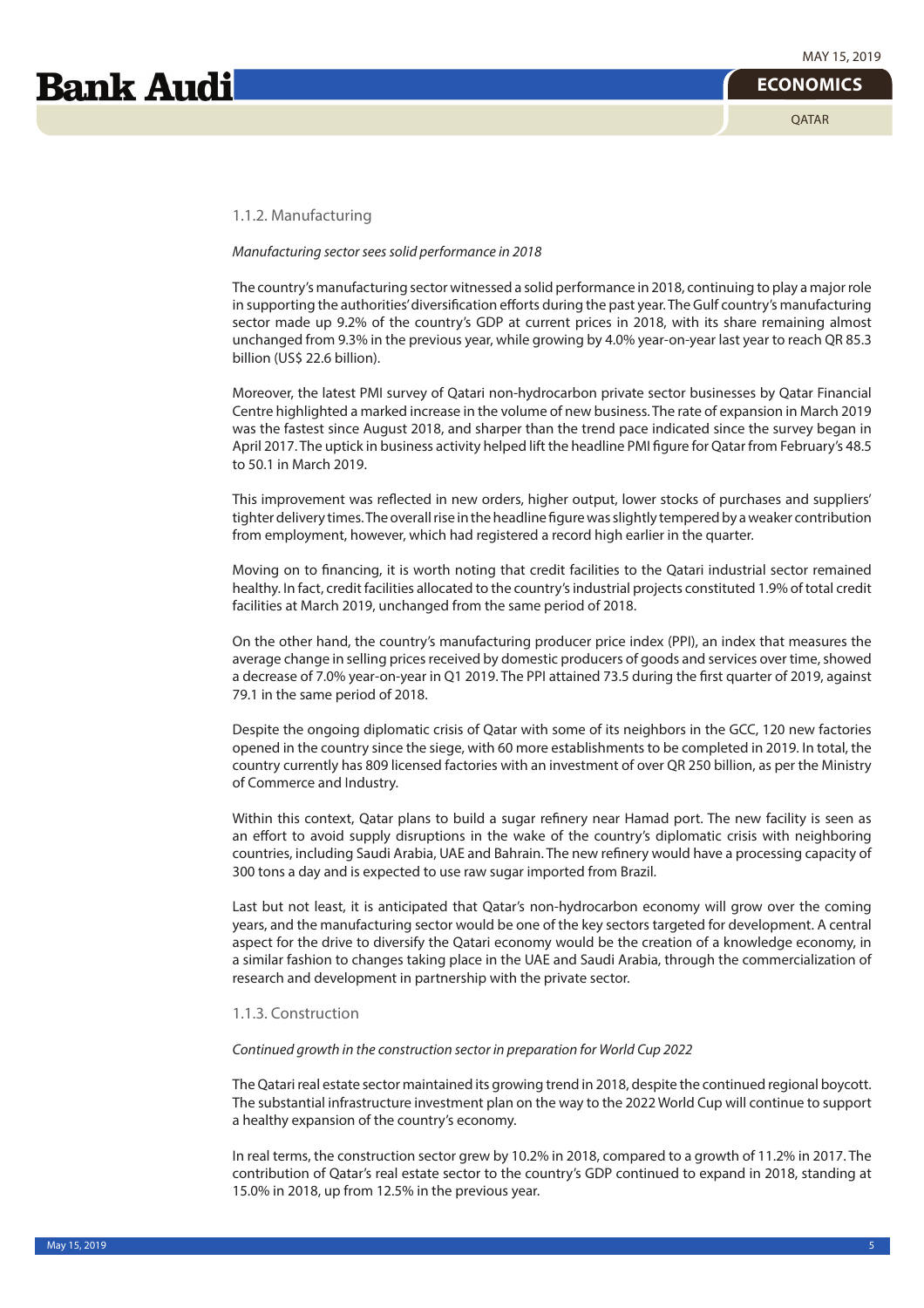**OATAR** 

## **Bank Audi**

It is worth noting that in terms of prices, the real estate price index reported an increase year-on-year. The latter stood at 252.0 at end-March 2019, up from 249.2 at end-March 2018. On a quarterly basis, it also reported a rise from 246.2 at end-2018.

Looking at the market segments, rents continue to fall, yet at a slower rate. This indicates a more representative level in several areas of Qatar. The rise in transaction volume by 20% year-on-year in the first quarter of 2019 is partially explained by competitive prices in the market.

In the residential market, the downward pressure on rents seen in 2018 continued in the first quarter of 2019. Commercial rents in the Doha office and industrial sub-sectors is seeing a decrease, mainly due to challenging operating conditions as demand dwindles and supply increases. However, rent for retail properties maintained its buoyancy. This was mainly attributed to relatively good demand for prime spaces. Moreover, the retail property market observed stability in rentals, on the back of upbeat occupier demand, as per the same source. It is noteworthy that Doha remains the focus of international tenants, driving the demand for prime retail spaces amid high levels of supply.

In a look at future supply, building permits declined by a yearly 5% in the first quarter of 2019. The latter reported 2,178 building permits in the first quarter of 2019, down from 2,293 in the same period of 2018. On a side note, the real estate and construction sector took a share of 18.3% of credit facilities advanced by the Qatari banking sector at end-March 2019, declining from its level of 23.3% registered at end-March 2018.

In Qatar, the construction sector is ameliorating though at a slower rate from the previous years. The upcoming large global event, namely the 2022 World Cup, is likely to provide an additional impetus to growth. Hence, the sector is expected to maintain its growth momentum over the coming years.

#### 1.1.4. Tourism

#### Tourism sector continues to be a pillar of diversification amid an improvement in hotel occupancy

Tourism in Qatar remained one of the pillars of the country's diversification strategy. The sector, which plays an important role in the country's preparations for the 2022 World Cup, continued to contribute to the country's GDP, employment and spending.

In details, the contribution of travel and tourism to GDP stood at 9.4% in 2018. The total travel and tourism contribution to the country's GDP reported US\$ 17.7 billion, down by a yearly 5.1% from its level in 2017. The sector contributed to employment as well by 9.5% in 2018, as per the World Travel and Tourism Council (WTTC).



May 15, 2019 6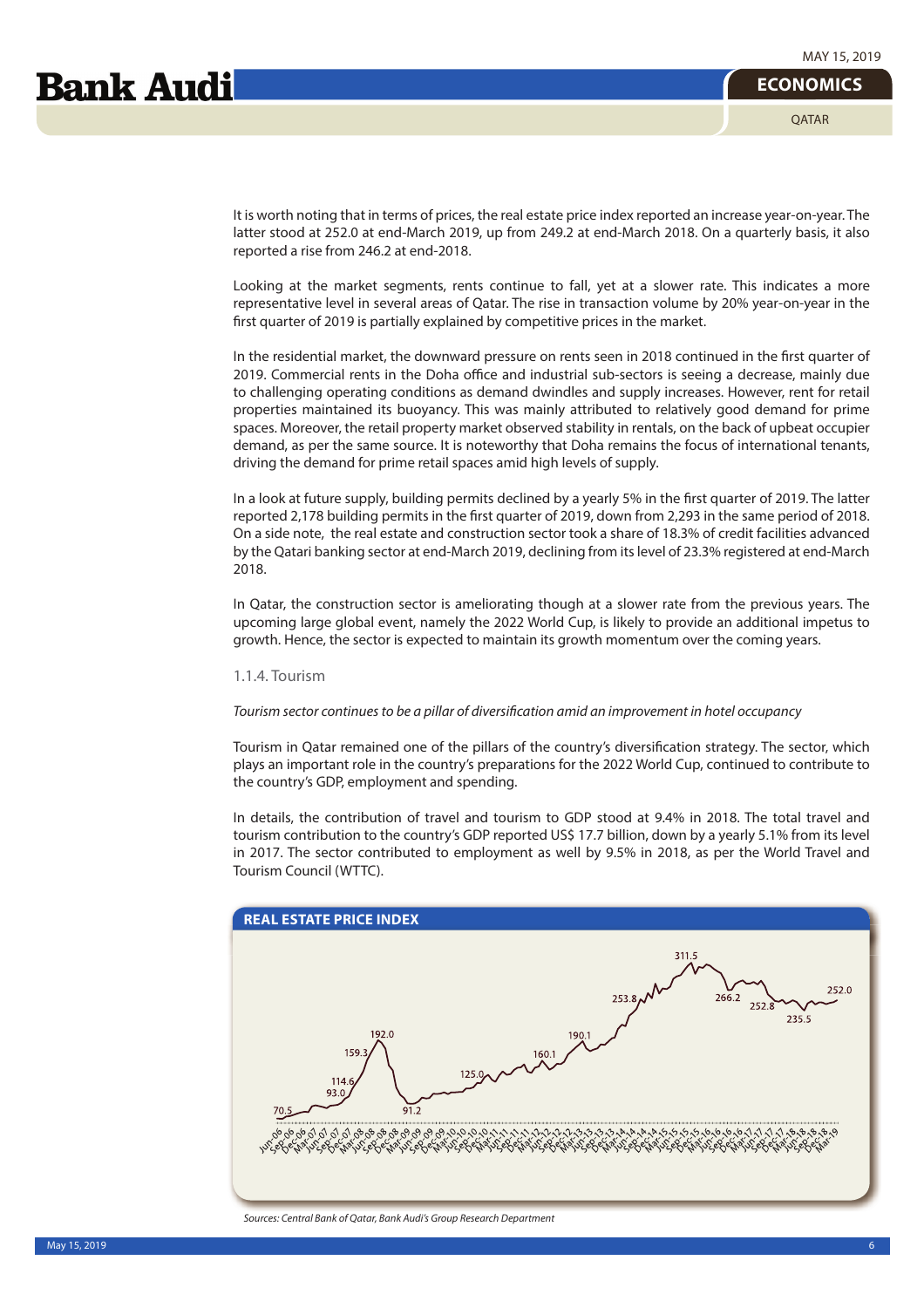**ECONOMICS**

In terms of spending, leisure spending took over a share of 61% of tourists' spending in Qatar, while business spending took over the remaining 39% in 2018.

On another note, the performance of the four and five star hotels in Doha was mixed in 2018 when compared to 2017, as per EY. Occupancy registered 60.3% in 2018, above its level of 59.3% in 2017. The average room rate was US\$ 122 last year, down from US\$ 147 in 2017. This left the rooms' yield at US\$ 74 in 2018, down by a yearly 15.2%.

In the first two months of 2019, the hospitality sector's performance ameliorated in terms of occupancy and rooms' yield, whereby occupancy rate stood at 65.7%, up from 56.8% in the same period of last year, while the average room rate declined by a yearly 16.7% to stand at US\$ 115 in the aforementioned period of this year. The rooms' yield expanded by 0.4% from US\$ 75 in the first two months of 2018 to US\$ 76 in the corresponding period of 2019.

In conclusion, the World Cup-driven demand in the services sector (particularly tourism and transportation) continues to play an important role in supporting tourism and its infrastructure, despite the pressures the boycott has put on the sector.

## 1.2. EXTERNAL SECTOR

#### Current account surplus almost tripled on the back of higher gas prices in 2018

Within the context of higher gas prices and LNG production from Qatar's North Field in 2018, the largest LNG exporter witnessed a considerable hike in its current account surplus, moving from US\$ 6.4 billion in 2017 (or 3.8% of GDP) to US\$ 16.7 billion in 2018 (or 8.7% of GDP), mainly backed by a strong growth in export earnings that has been more significant than that of total imports, marking a net improvement in Qatar's external position despite the ongoing regional tensions and growing emerging market stress. As such, the balance of payments shifted from a large deficit of US\$ 17.9 billion in 2017 to its first surplus since 2014, reaching US\$ 15.9 billion in 2018, mainly due to a tangible expansion in trade surplus along with a net recovery in capital and financial accounts on the back of strong non-resident capital inflows over the year 2018.

In fact, Qatar's foreign trade figures showed a strong rise in exports by 24.9% alongside an 8.3% growth in imports in 2018 compared to 2017, contributing to a 38.8% hike in the foreign trade surplus, for the second consecutive year, according to the Central Bank of Qatar. As such, Qatar's trade surplus went up from US\$ 36.7 billion in 2017 to US\$ 51.0 billion in 2018, to reach the equivalent of 26.6% of Qatar's GDP (from 22.0% of GDP in 2017). Accordingly, the exports-to-imports coverage ratio consequently went up from 219% in 2017 to 253% in 2018.



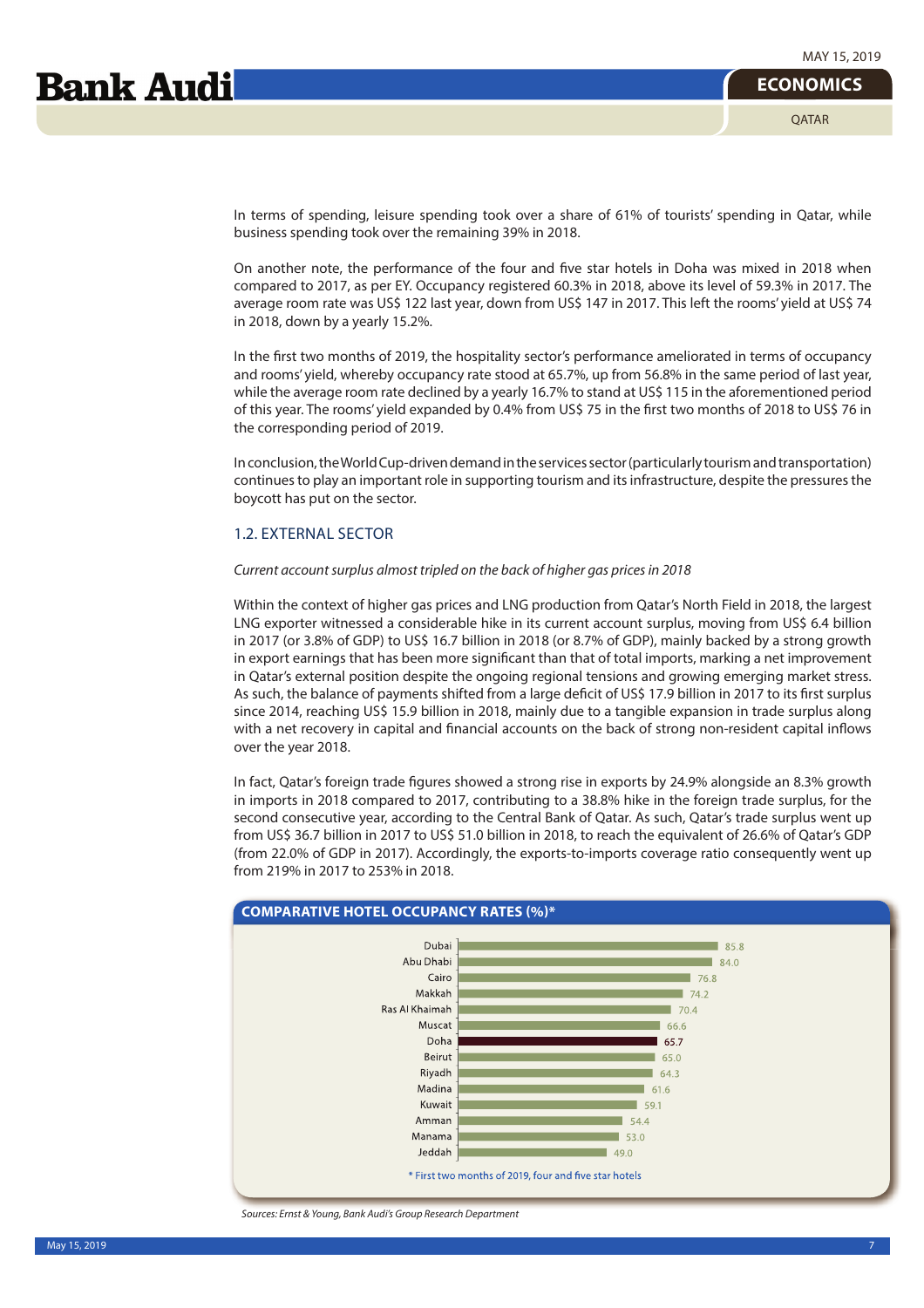# **Bank Audi**

**OATAR** 

Going further into details, exports reached a total of US\$ 84.3 billion in 2018, an increase from US\$ 67.5 billion in 2017, on the back of a relative recovery in hydrocarbon activity over the year due to higher energy prices and strong production of natural gas, with particularly strong demand from East Asian countries. As such, the breakdown of exports by category, according to the Ministry of Development Planning and Statistics, suggests that among the major categories, exports of mineral fuels and lubricants posted the most significant increase of 27.6% year-on-year to make up 86.0% of total exports, followed by chemicals and related goods with a rise of 16.5%, and manufactured goods and miscellaneous manufactured goods with an increase of 9.6%. On the other hand, the main items to have displayed a decline were crude materials with 49.3% and food and live animals with a retreat of 36.9%. The geographic distribution of domestic exports indicates that 17.4% of total exports went to Japan and South Korea each, followed by India with 12.1%, China with 11.4%, Singapore with 8.1% and Thailand with 3.7% of total exports.

At the level of imports, a total of US\$ 33.3 billion was registered in 2018, compared to US\$ 30.8 billion in 2017. The breakdown of imports by category suggests that among the major categories, imports of manufactured goods and miscellaneous manufactured goods posted the most significant increase of 11.6% year-on-year to make up 30.1% of total imports, followed by chemicals and related goods with a rise of 5.5%, and machinery and transport equipment with an increase of 3.2%. On the other hand, the main items to have displayed a decline were crude materials with 17.1%. The breakdown of imports by country of origin shows that 19.4% of the inward merchandise in 2018 came from USA, followed by China with 12.4% of the total, India with 6.3%, Germany with 6.2%, UK with 5.7% and Japan with 4.4% of total imports.

On the other side of the external sector, the capital and financial accounts recorded a shift from a large deficit of US\$ 25.5 billion in 2017 to a small surplus of US\$ 284 million. This was mainly due to other investment balance that reported a shift from a deficit of US\$ 33.2 billion in 2017 to a surplus of US\$ 11.2 billion in 2018, mainly with the resumption of non-resident capital inflows in multiple forms, as Qatar issued a US\$ 12 billion triple-tranche Eurobond in April 2018 at modest premiums over US Treasuries, attracting significant interest from foreign investors, while the local stock market index was one of the top performers worldwide in 2018. As such, non-resident inflows surpassed US\$ 26 billion in the first three quarters of 2018, with non-resident deposits and bank loans picking up.

## 1.3. PUBLIC SECTOR

#### Fiscal balance returned to its first surplus since 2014

Qatar's fiscal stance has tangibly improved in 2018, supported by the recovery in oil prices, buoyant investment income transfers, and generally restrained expenditures. Within this context, the fiscal balance shifted from a large deficit to its first surplus since 2014, amid a considerable rebound in hydrocarbon revenues and continued fiscal consolidation efforts with an adequate drop in the broadly contained public spending.

#### **FOREIGN SECTOR INDICATORS CURRENT ACCOUNT AND BALANCE OF PAYMENTS** 600% 80%  $70%$ 500% 423.6% 406.8% 60% 400% 50% 71.2% 40% 300%  $46:$ 253.1%  $219404$ 179.5% 30% 200%  $26.6$ 20% 22.0% 100% 16.7% 10%  $0%$  $0%$ 2013 2014 2015 2016 2017 2018  $-$  Exports/Imports  $-$ Trade balance/GDP

Sources: Central Bank of Qatar, Bank Audi's Group Research Department Sources: Central Bank of Qatar, Bank Audi's Group Research Department

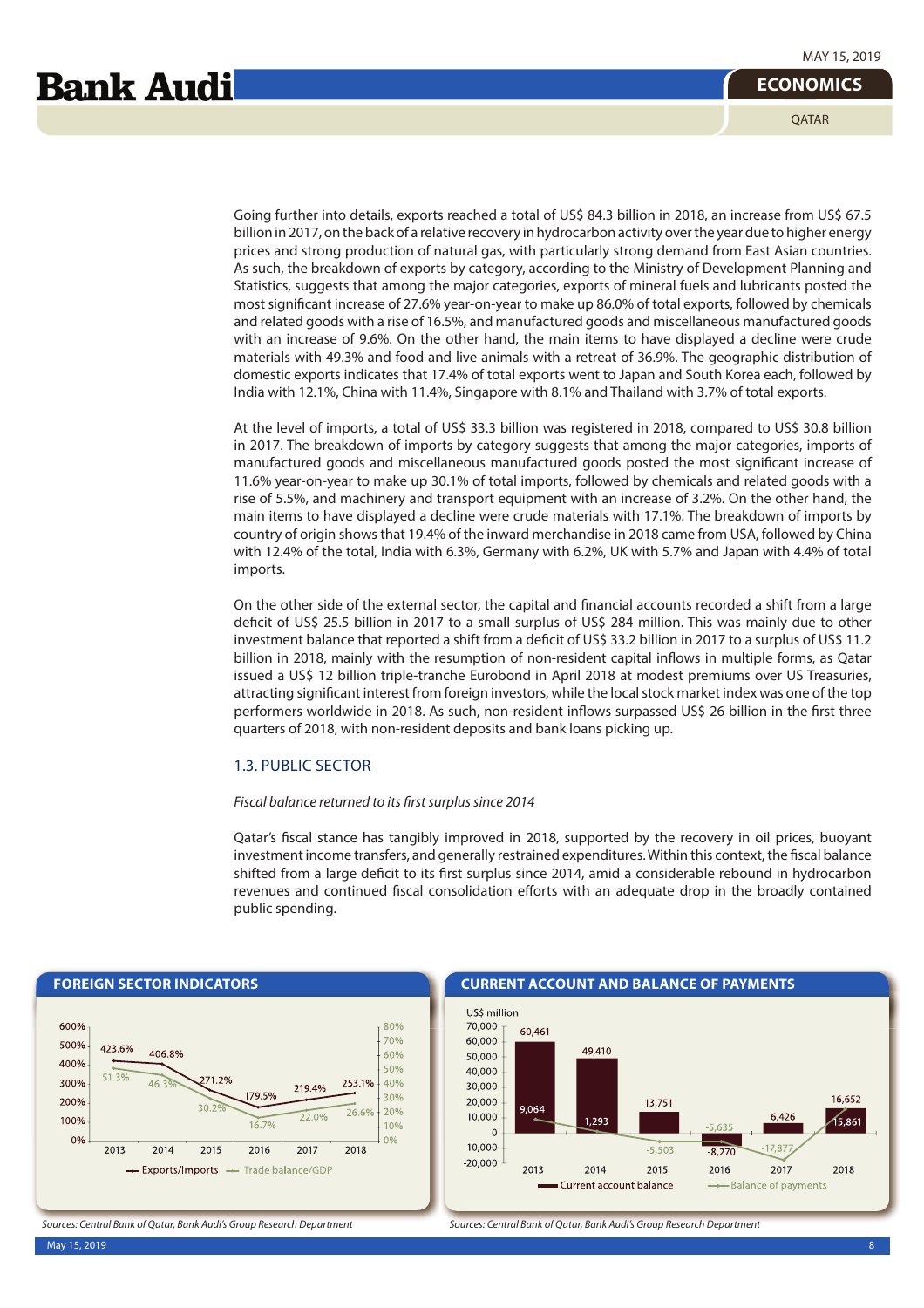Going further into details, actual public revenues went up considerably by 27.3% in 2018 (against a drop of 4.4% in 2017), from QR 163.3 billion (or US\$ 44.9 billion) to QR 207.9 billion (or US\$ 57.1 billion), on the back of a rebound in oil and gas revenues by 30.2% relative to the 2017 level (constituting 83.3% of total public revenues). While the government has opted to postpone implementation of a comprehensive VAT once again to 2020 at the earliest, acknowledging that popular resistance remains strong, the establishment of a new tax authority should improve tax collection and non-hydrocarbon revenues. The government has implemented taxes on certain goods in January 2019 that include 100% excise duties on tobacco and energy drinks and a 50% levy on sugary drinks.

On the spending front, total public expenditures went down by 5.1%, from QR 203.3 billion in 2017 (or US\$ 55.8 billion) to QR 192.8 billion in 2018 (or US\$ 53.0 billion). In fact, the decline in public spending was triggered by a 9.6% drop in major projects expenditures (40% of total expenditures), as a large public investment program for 2014-2024 has been pared back, with FIFA 2022 projects given priority. In addition, current expenditures went down by 7.8% (constituting 29% of total expenditures), yet along with a 4.8% rise in wages and salaries. Within this context, public spending will remain broadly contained in 2019 and oriented toward priority sectors including health, education, and infrastructure necessary to host the 2022 World Cup.

As such, the public finance balance shifted from a deficit of QR 40.0 billion in 2017 (US\$ 11.0 billion or 6.6% of GDP) to a surplus of QR 15.1 billion in 2018 (US\$ 4.1 billion or 2.2% of GDP). This improvement in fiscal position has helped to relatively ameliorate government debt metrics. Gross central government debt is estimated to have reached a moderate 48.4% of GDP in 2018, compared to 49.8% in 2017. It is worth mentioning that the central government debt to GDP ratio had doubled between end-2014 and end-2017, as the shortfall in hydrocarbon revenues after the sharp decline of global oil and gas prices in 2014 led to increasing internal and external borrowing by the government.

Within this context, the Ministry of Finance announced that the approved budget of the State of Qatar for 2019 will achieve a surplus of QR 4.3 billion (or US\$ 1.2 billion). The major thrust for the surplus has come from a 20.5% expected growth in public revenues (at QR 211 billion) amidst a modest 1.7% growth in expenses (QR 207 billion). In 2019, new projects valued at QR 48 billion (US\$ 13 billion) are expected to be awarded out of a portfolio of committed projects worth QR 421 billion In addition, the 2019 budget is designed to achieve efficiency in current expenditure while maintaining the necessary allocations for the completion of major approved projects that contribute to the sustainable development targets of Qatar 2030 Vision. The budget also focuses on providing the necessary funds for the development of new housing areas for nationals, enhancing food security projects, and the establishment of infrastructure and facilities in free zones, special economic zones, and industrial and logistics zone.

| <b>SELECTED PUBLIC FINANCE INDICATORS</b> |  |
|-------------------------------------------|--|
|                                           |  |
|                                           |  |

| <b>USS billion</b>      | 2016    | 2017    | 2018  |
|-------------------------|---------|---------|-------|
| Public revenues         | 46.9    | 44.9    | 57.1  |
| Public revenues/GDP     | 30.9%   | 26.9%   | 29.7% |
| Public expenditures     | 60.9    | 55.8    | 53.0  |
| Public expenditures/GDP | 40.1%   | 33.5%   | 27.6% |
| Fiscal balance          | $-14.0$ | $-11.0$ | 4.1   |
| Fiscal balance/GDP      | $-9.2%$ | $-6.6%$ | 2.2%  |
|                         |         |         |       |

**PUBLIC INDEBTEDNESS AND DEBT RATIO** 



Sources: Central Bank of Qatar, Bank Audi's Group Research Department Sources: IMF, Bank Audi's Group Research Department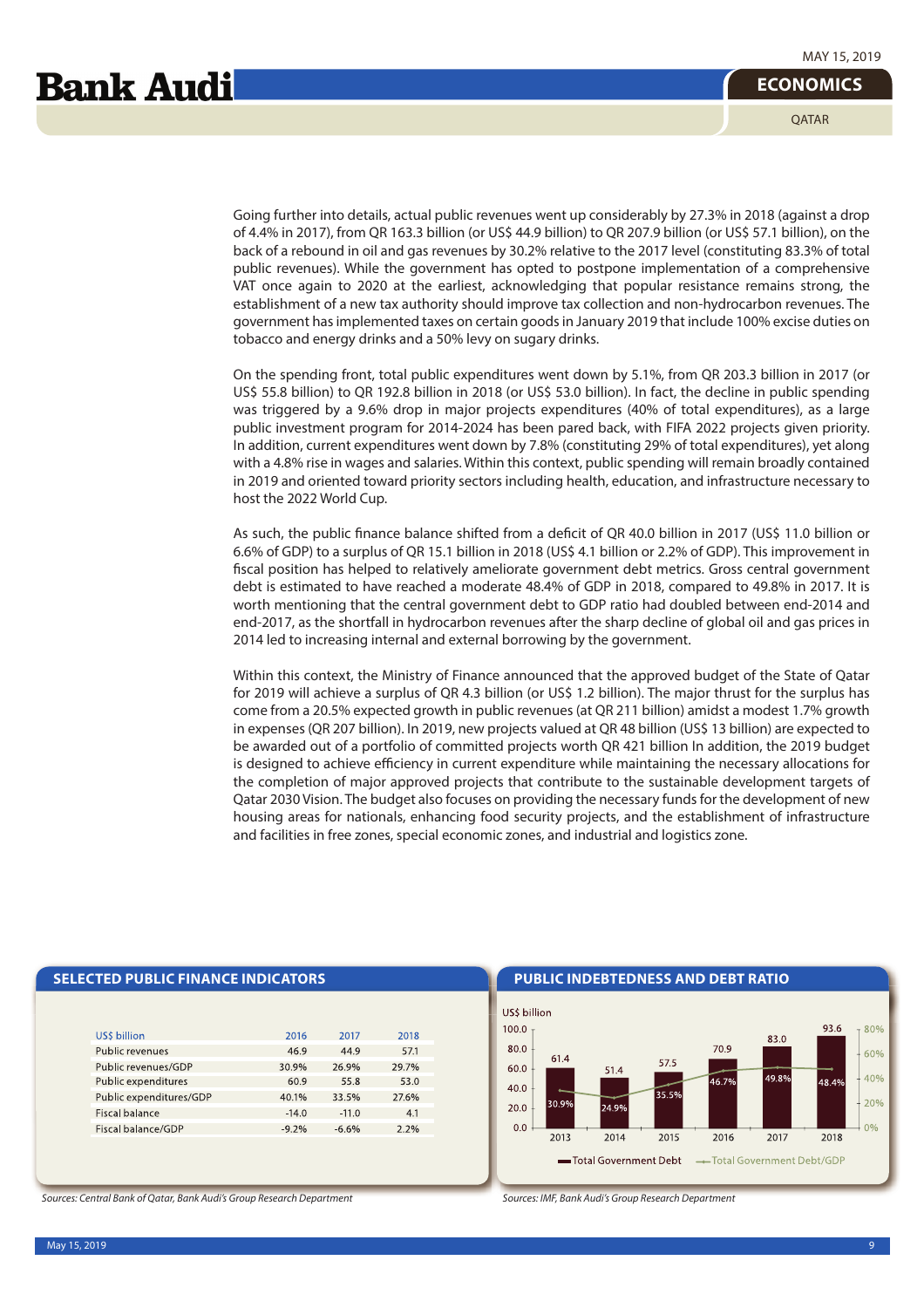## 1.4. FINANCIAL SECTOR

1.4.1. Monetary Situation

Noticeable growth in international reserves in 2018 along with muted inflation

Qatar's monetary conditions were marked over the year 2018 by a muted inflation, a strong rebound in foreign currency reserves and a further monetary policy tightening in response to interest rate hikes by the US Federal Reserve.

In details, Qatar's consumer prices remained muted in 2018, averaging 0.2%, before contracting by 1.4% on average during the first quarter of 2019 when compared to the same period of the previous year, as a boycott imposed by four Arab States on Qatar since June 2017 continues to have a deflationary impact on some sectors, such as tourism and housing.

The breakdown of the Consumer Price Index by segment in 2018 shows that the transport segment grew by 6.9% on average year-on-year. Transportation costs have been rising in line with higher crude oil prices as the Qatari authorities are adjusting petrol prices on a monthly basis. This was followed by the medical services segment with +4.0%, the education segment with +3.9%, the clothing and footwear segment with +2.3%, the furnishings and household equipment segment with +1.5%, the restaurants and hotels segment with +0.6%, and the miscellaneous goods and services segment with +0.5%. In contrast, the communication segment reported a yearly decline of 6.9% on average in 2018, followed by the housing, water, electricity and gas segment with -3.9%, the culture and recreation segment with -2.0%, while the food & beverages segment and the tobacco segment subsided to zero, as the increased short-term costs associated with the blockade washed out.

With the Qatari riyal remaining pegged to the US dollar at a rate of QR 3.64/US\$ 1, Qatar Central Bank continued to follow the lead taken by the US Federal Reserve in tightening policy. The overnight deposit rate was lifted four times over the year 2018 by a cumulative 100 bps to reach 2.50% at end-December and remained so far stable at the same level, while the overnight lending rate was left unchanged at 5.0% over the year 2018 and so far this year.

In parallel, Qatar Central Bank's international reserves and foreign currency liquidity saw a strong rebound over the year 2018, registering a noticeable growth of 31.0% or the equivalent of US\$ 11.7 billion to reach US\$ 49.3 billion at end-December 2018, exceeding the May 2017 level of US\$ 45.8 billion seen before the boycott, driven by a rise in the current account surplus on the one hand and a reversal of temporary stabilization measures for domestic banks following the blockade on the other hand. The breakdown of Qatar Central Bank's international reserves and foreign currency liquidity by category shows that the "foreign securities" category grew by US\$ 11.2 billion in 2018, accounting for 95.7% of the total growth.

| Flows in millions of US\$   | 2015      | 2016      | 2017      | 2018      | $O1 - 19$ |
|-----------------------------|-----------|-----------|-----------|-----------|-----------|
| Net foreign assets          | $-21,283$ | $-29,270$ | $-4.143$  | $-4.086$  | 503       |
| Foreign Assets              | 1,398     | 8,304     | $-27,464$ | 16,821    | 6,671     |
| Foreign Liabilities         | $-22,681$ | $-37,574$ | 23,320    | $-20,907$ | $-6,168$  |
| <b>Net Domestic Assets</b>  | 26,052    | 22,721    | 33,205    | $-6,718$  | 2,813     |
| Claims on private sector    | 16,913    | 5,651     | 10,967    | 16,823    | 4,131     |
| Net claims on public sector | 16,310    | 17,895    | 11,080    | $-9,032$  | $-1.042$  |
| Other Items (net)           | $-7,171$  | $-825$    | 11,158    | $-14,509$ | $-276$    |
| <b>Broad Money (M2)</b>     | 4.769     | $-6,548$  | 29,062    | $-10.803$ | 3,316     |
| Money Supply (M1)           | 733       | 391       | $-1.445$  | $-1,102$  | 3,028     |
| Quasi-Money                 | 4,036     | $-6.939$  | 30,507    | $-9,701$  | 289       |
|                             |           |           |           |           |           |

Sources: Central Bank of Qatar, Bank Audi's Group Research Department

**EVOLUTION OF MONETARY SITUATION**

**EXCHANGE MARKET INDICATORS**



Sources: Central Bank of Qatar, Bank Audi's Group Research Department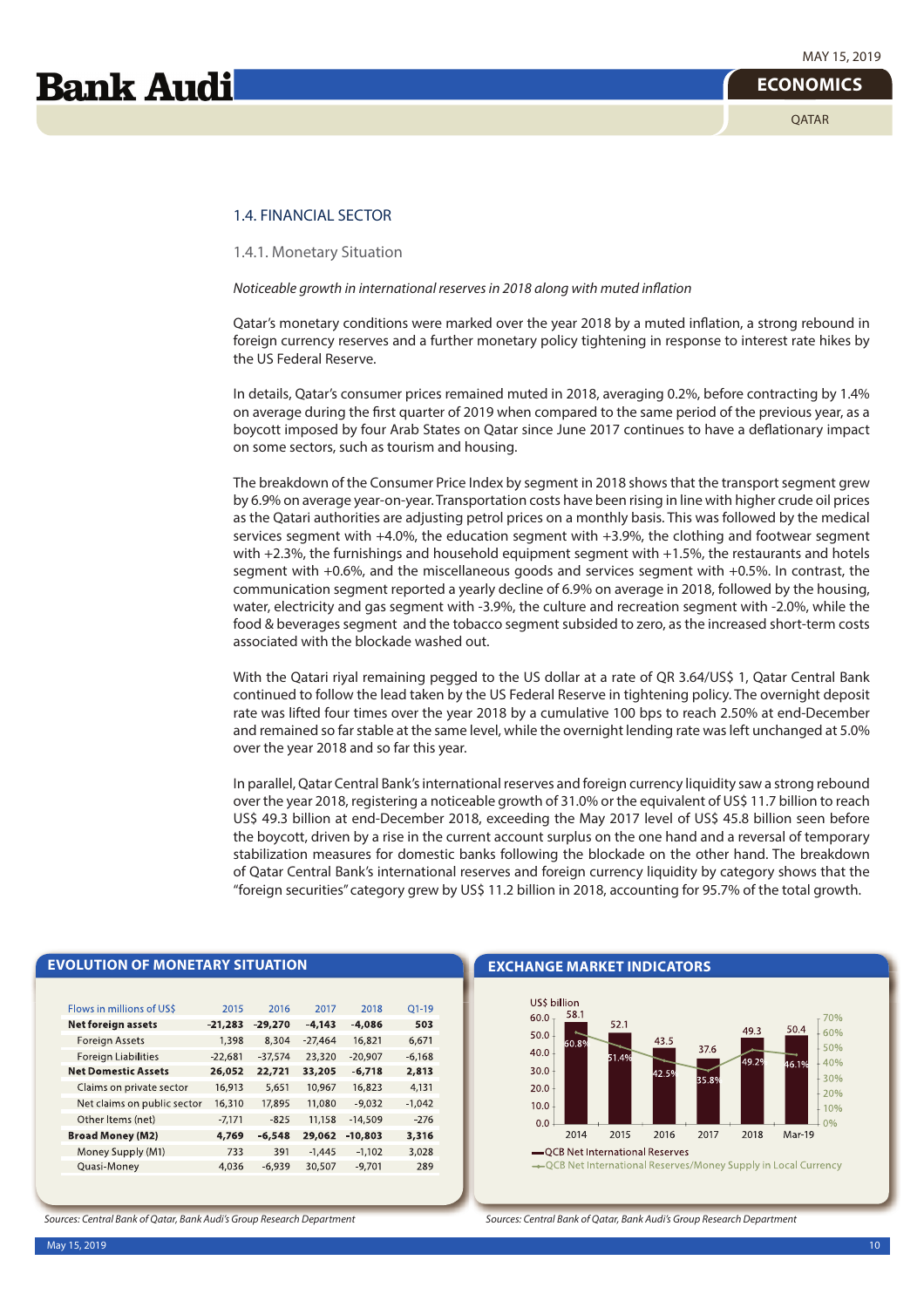**OATAR** 

Qatar Central Bank's international reserves and foreign currency liquidity pursued their upward trajectory during the first quarter of 2019 to reach US\$ 50.4 billion at end-March, mainly helped by a 20% rise in "balances with foreign banks". Accordingly, the QCB international reserves and foreign currency liquidity covered around 49.2% of money supply in local currency at end-2018 as compared to 35.8% at end-2017, yet this coverage ratio fell to 46.1% at end-March 2019 amid a higher growth in money supply in Qatari riyal during the first quarter of 2019.

The broader Money Supply (M2) contracted by 6.5% or the equivalent of US\$ 10.8 billion in 2018 to reach US\$ 155.0 billion at end-2018, driven by a US\$ 5.8 billion decline in deposits in foreign currencies, a US\$ 3.9 billion decrease in Qatari riyal denominated time deposits, and a US\$ 1.1 billion retreat in the money supply (M1). A closer look at factors affecting money supply (M2) shows that other items (net) contracted by US\$ 14.5 billion, followed by a US\$ 9.0 billion drop in net claims on government and a US\$ 4.1 billion fall in net foreign assets, while claims on the private sector registered a growth of US\$ 16.8 billion.

Looking forward, interest rates in Qatar are set to continue to track the US monetary policy given the Qatari riyal peg to the US dollar, while inflation is expected to rise to 3.7%, as per the IMF, once a 5% Value Added Tax is introduced by 2020.

#### 1.4.2. Banking Activity

#### Return of foreign inflows and continued credit growth in a sound banking sector

The Qatari banking sector has witnessed good activity growth on the overall during 2018 and a further healthy progression so far this year, as the country weathered the spat with neighbors quite well and benefits from continued economic growth and favorable prospects. Banks are adequately capitalized, quite liquid and boast strong asset quality indicators while remaining well profitable, which further plays in their favor especially amid difficult operating conditions. Measured by the aggregated assets of banks operating in the country, banking activity grew by 4.0% year-on-year in 2018 and by a further 2.4% in the first quarter of this year to flirt with the US\$ 400 billion threshold by end-March 2019.

On the liabilities side, the situation more or less normalized in the covered period as external financing withdrawn in the immediate aftermath of the blockade, mostly non-resident deposits and interbank placements, has gradually returned with more attention being paid to the funding sources diversity and deposit maturity structure. At the same time, public sector deposits placed with banks following the blockade have been reduced.

Indeed, after a 25% reduction in 2017, non-resident deposits rose by 23% last year and by a further 4.4% in the first quarter of 2019 and placements with banks abroad followed similar patterns. Conversely, resident deposits, which had risen by 1.3x in 2017 after public authorities supported the deposit base, declined by 6.5% last year before renewing with growth in the past couple of months and posting a 4.5% increase in Q1 2019. All in all, total deposits rose by 3% in the 15 months to end-March 2019, contracting slightly in 2018 and rising moderately so far this year.

We note though that the average maturity of most external funding is relatively short and does not exceed one year. Given the more volatile and confidence-sensitive nature of those deposits, swings in global sentiment could have spillovers on domestic banks through this channel and thus raise refinancing risks. Nonetheless, Qatari authorities are both willing to and capable of stepping in should such a scenario materialize in the future.

On the asset utilization side, nearly three quarters of total balance sheet growth both last year and during this year's first quarter were attributed to rising credit activity domestically, noting that banks also increased their liquidity levels through deposits with other banks. It seems that higher oil prices and returning foreign financing have given a boost to the sector's liquidity. Official statistics point out to a 3.2% increase in credit facilities granted by banks in the full year 2018 and an almost similar rise (+2.8%) only in the first quarter of this year.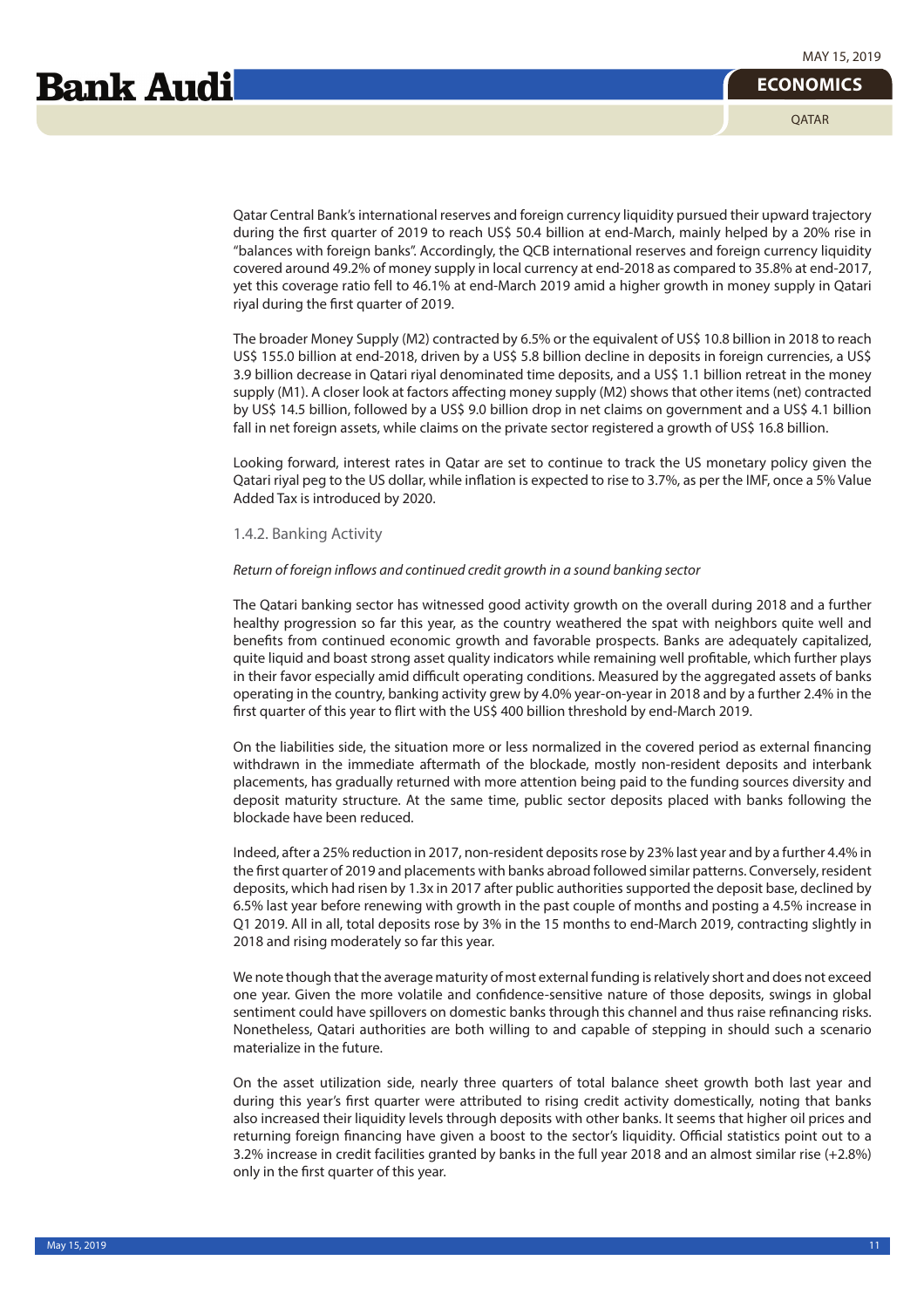**OATAR** 

A closer look at the Qatar Central Bank quarterly publication reveals that the growth of bank credit to the private sector economy was more pronounced than the headline figure shows, as the lending portfolio to the public sector contracted by 7% last year before mildly edging up (+2%) so far this year. This means that credit facilities to the private sector grew at a healthy pace of 13.0% in 2018 (the highest yearly volume growth in three years) and extended their growth with +3.5% in the first quarter of 2019.

In parallel, banks operating in Qatar parked part of the additional liquidity at other banks domestically and abroad and at the Central Bank, thereby boosting their core liquidity ratios. Core liquidity, which we define as banks' cash balances and deposits at the Central Bank and banks (in Qatar and abroad), rose by 23.7% in the full year 2018 and by a further 2.2% in Q1 2019. As a percentage of deposits, core liquidity reached 27% at end-March 2019, rising from 22% at end-2017. This is in line with regional, emerging market and global benchmarks, shedding light on sound liquidity buffers. It is yet worth noting that the credit facilities to deposits ratio remains above 100% (114%), i.e. above the cap introduced by the sector regulator. The latter monitors the ratio, even though implementation has not begun, noted Moody's in its latest banking system outlook report issued in Q4 2018.

Moreover, Qatari banks maintain favorable asset quality metrics in absolute and relative terms. While slightly edging up last year as per the latest available figures, the ratio of non-performing loans to total loans, at 1.9%, remains much lower than regional, emerging market and global averages. The provisioning coverage ratio, at 75.8% at end-2018, is adequate and in line with international benchmarks. Nevertheless, we note that the real estate and contracting sectors, accounting for about 20% of total lending portfolio of banks at end-March 2019, remain a source of high exposure for the latter. This is especially more noticeable as the level of NPLs has been historically inversely related to realty prices which have softened over the past three years.

| Variation                                                                                     |
|-----------------------------------------------------------------------------------------------|
|                                                                                               |
| US\$ million<br>Q1-18 Q1-19<br>2018<br>Q1/Q1<br>2015<br>2016<br>2017                          |
| Var. Total assets<br>14,922<br>8,555<br>11.0%<br>29,659<br>41,211<br>27,721<br>9,496          |
| % change<br>10.7%<br>13.5%<br>2.3%<br>0.2%<br>8.0%<br>4.0%<br>2.4%                            |
| Var. Total deposits<br>9,941<br>21,049<br>26,416<br>13,513<br>$-3,487$<br>$-410$              |
| % change<br>$-1.5%$<br>4.5%<br>8.2%<br>11.8%<br>13.2%<br>$-0.2%$<br>4.6%                      |
| Var. Total credit facilities<br>24,897<br>8,075<br>7.244<br>0.3%<br>19,707<br>7,264<br>27,052 |
| 15.1%<br>3.2%<br>2.9%<br>% change<br>12.1%<br>8.5%<br>2.8%<br>$-0.1%$                         |

Sources: Central Bank of Qatar, Bank Audi's Group Research Department

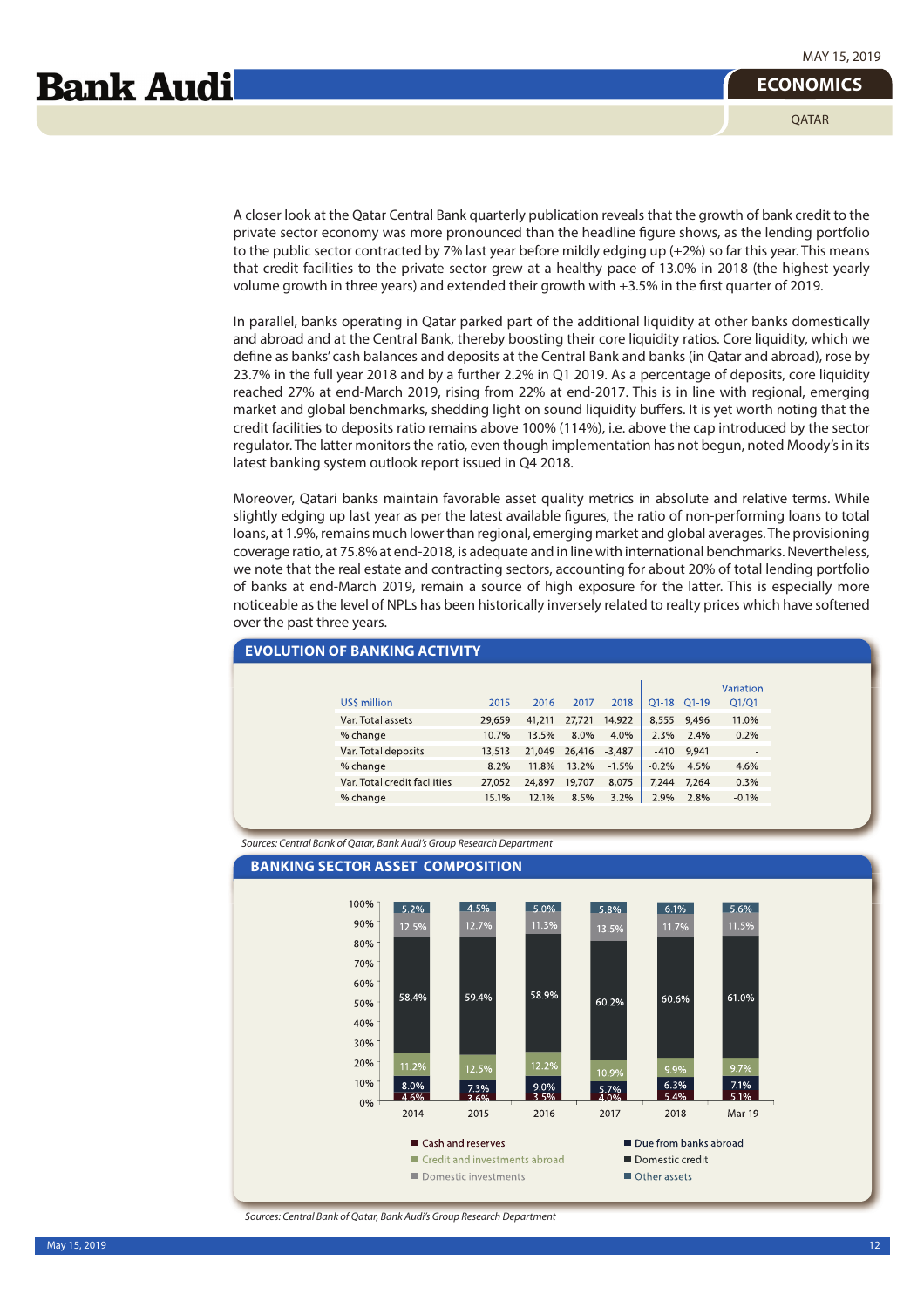Banks in Qatar also boast sound capital adequacy ratios, shielding them from potential pressures on their capital base. QCB-disclosed sector-wide figures show that the regulatory capital to risk-weighted assets strengthened further in 2018, moving from 16.8% at end-2017 to 18.0% at end-2018. The bulk of regulatory capital consists of Tier 1 capital, noting that the Tier 1 ratio similarly strengthened from 16.5% at end-2017 to 17.0% at end-2018. It is yet worth mentioning that the top 20 loan exposures account for more than 200% of the banks' tangible common equity as per Moody's estimates, though risks are mitigated by the high portion of loans extended to high-quality Qatari government and governmentrelated borrowers within these exposures.

Last but not least, a favorable cost structure given the small and concentrated population allowing banks to service clients without an extensive and costly branch network has lead to cost-to-income ratios generally under the 30% mark. This, along with rising credit volumes and stable interest margins (at 1.9% noting that increases in funding costs are being offset by continuous repricing of assets), has been supportive of profitability. As such, sector-wide profitability ratios have been on the rise, with the return on average assets ratio moving from 1.5% in 2017 to 1.6% in 2018 and the return on average equity ratio moving from 13.9% to 15.3% over the same period.

#### 1.4.3. Equity and Bond Markets

#### Strong equity price rebound, coupled with contractions in CDS spreads

Qatar's equity markets bounced back in 2018 and continued to trace an upward trajectory during the first four months of 2019, given an increase in foreign ownership limit and on rising bets that Qatar would mitigate the economic and financial fallout of the boycott. In parallel, Qatar's fixed income market, which came under downward price pressures in 2018, saw a price rebound during the first four months of 2019 after the US Fed abandoned projections for any interest rate hike in 2019.

The Qatar Stock Exchange registered a strong price rebound in 2018, as reflected by a 20.8% surge in the Qatar Exchange general index to reach 10,299.01, sweeping out all 2017 losses tied to an embargo imposed by four Arab States on Qatar in June 2017. The strong price rally over the year 2018 was mainly supported by an increase in foreign ownership limit of some bluechips, which is expected to leave a positive impact on the stocks' weightings on emerging market indices, in addition to some favourable full-year financial results, restored confidence in the fundamentals of the Qatari economy after monthslong blockade imposed by three GCC countries and Egypt, and rising average oil prices over the year 2018. A closer look at equities' performance shows that 19 out of 46 listed stocks posted price gains in 2018 (including heavyweight Qatar National Bank, Industries Qatar and Qatar Islamic Bank), while 27 stocks posted price falls. The QE general index pursued its upward trajectory during the first four months of 2019, rising by a shy 0.8% to reach 10,376.80 at end-April 2019.



The number of listed companies on the Qatar Stock Exchange rose from 45 companies at end-2017 to 46 companies at end-2018 and remained stable at this level at end-April 2019. This, combined with healthy



Sources: Central Bank of Qatar, Bank Audi's Group Research Department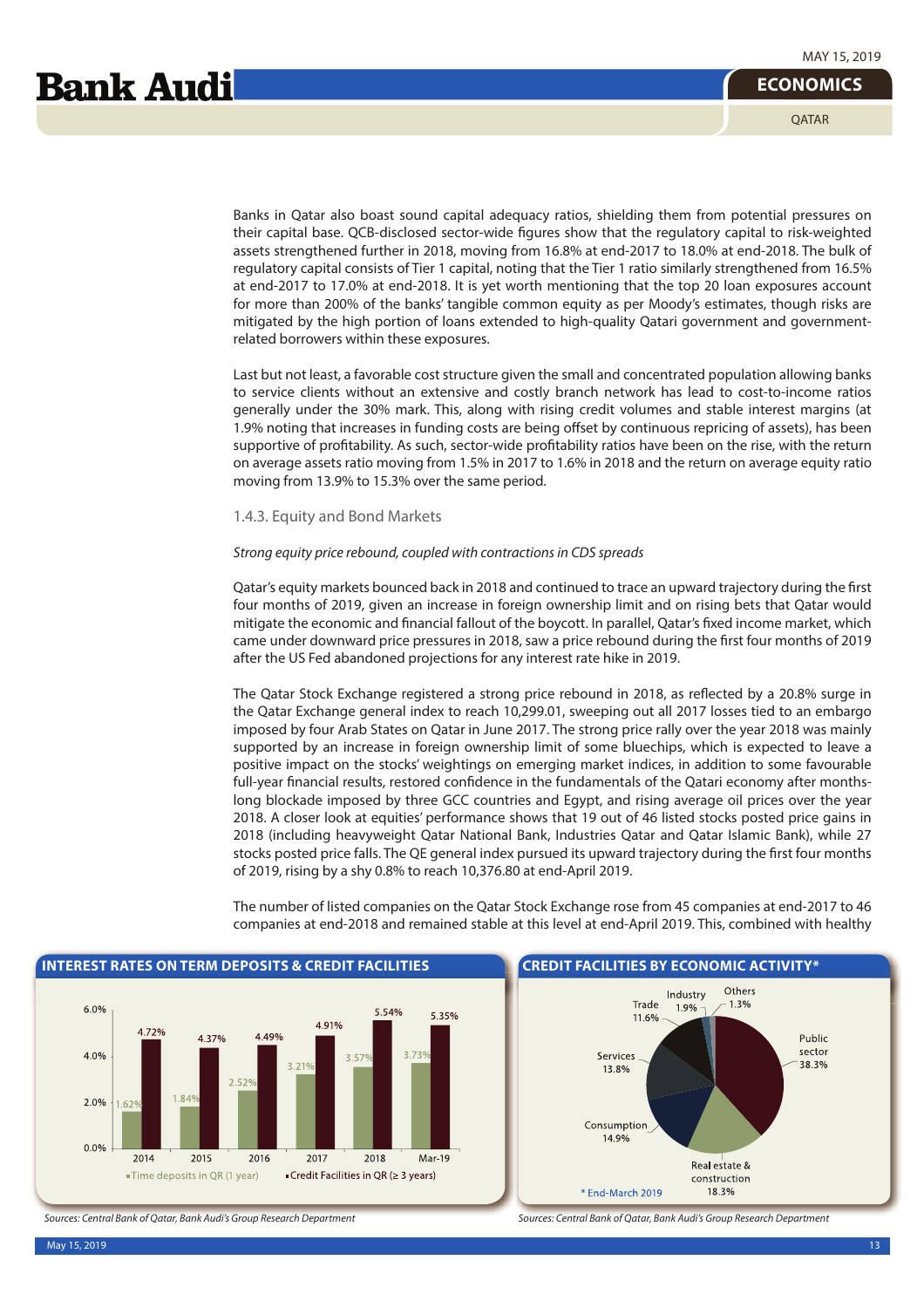**OATAR** 

equity price gains, resulted into a 24.7% growth in the market capitalization in 2018, moving from US\$ 129.7 billion at end-2017 to US\$ 161.7 billion at end-2018, before retreating to US\$ 160.5 billion at end-April 2019 mostly due to a de-listing activity.

The total trading value on the QSE grew by 3.4% in 2018 to reach US\$ 18.8 billion, and increased by 3.0% year-on-year during the first four months of 2019 to stand at US\$ 6.4 billion. The total number of traded shares dropped by 7.3% in 2018 to reach 2,286 million shares, while the total number of transactions rose by 25.0% in 2018 to reach 1,042,985 transactions. That being said, the turnover ratio, measured by the annualized trading value to market capitalization, reached 11.6% in 2018 as compared to 14.0% in 2017, and was quoted at 11.9% during the first four months of 2019 as compared to 13.3% during the corresponding period of 2018.

At the level of the fixed income market, Qatari papers came under downward price pressures in 2018, posting price falls of up to 10.0 pts, mainly tracking an emerging market weakness after the US Federal Reserve raised its benchmark interest rate four times over the year 2018, and on fears of a global economic slowdown amid deepening US-China trade disputes. Yet, Qatari papers witnessed a price recovery during the first four months of 2019, tracking US Treasuries move after the US Federal Reserve held interest rates unchanged at its March FOMC meeting and suggested to keep rates the same for the rest of the year 2019.

In details, sovereigns maturing between 2021 and 2048 saw decent price gains of 1.04 pt to 6.61 pts during the first four months of 2019. Ooredoo papers maturing between 2021 and 2043 recorded price rises of up to 5.39 pts over the covered period. Also, financials such as Commercial Bank of Qatar, Qatar National Bank, Qatar Islamic Bank, Ahli Bank Qatar and International Bank of Qatar registered price increases of up to 3.87 pts during the first four months of 2019.

As to the cost of insuring debt, Qatar's five-year CDS spreads, which measures the market's perception of sovereign risk, contracted by 18 bps during the first four months of 2019 to reach 64 bps at end-April. This followed a 23 bps contraction in 2018. It is worth noting that the Qatar CDS spreads are the third lowest in the region after Abu Dhabi (58 bps) and Kuwait (61 bps), and is much below the average CDS spreads in the Middle East (226 bps), emerging markets (153 bps) and global markets (171 bps).

As to new issues, after raising US\$ 12 billion from the sale a three-tranche bond in April 2018 that has attracted US\$ 53 billion of orders, Qatar sold in March 2019 US\$ 12 billion worth of bonds and drew around US\$ 50 billion in demand. The debt sale is split into tranches of five, ten and 30 years. The US\$ 2 billion five-year notes offer 90 basis points over US Treasuries, while the US\$ 4 billion 10-year and the US\$ 6 billion 30-year debt offer 135 bps and 175 bps respectively over the same benchmark.

As to credit ratings, Fitch revised in June 2018 Qatar's outlook to "stable" from "negative" and affirmed its long-term foreign currency IDR at "AA-", signalling that Qatar has successfully managed the fallout from the previous year's rupture of trade, financial and diplomatic relations with the Quartet consisting of the UAE, Saudi Arabia, Bahrain and Egypt.

#### **CAPITAL MARKETS INDICATORS**

|                                      | 2014  | 2015     | 2016         | 2017              | 2018        | <b>Apr-19</b> |
|--------------------------------------|-------|----------|--------------|-------------------|-------------|---------------|
| Market capitalization (US\$ billion) | 185.9 | 152.0    | 154.8        | 129.7             | 161.7       | 160.5         |
| Market capitalization/GDP            | 90.2% |          | 94.0% 102.0% |                   | 77.7% 84.2% | 83.3%         |
| Total value traded (US\$ billion)    | 54.8  | 25.7     | 19.0         | 18.2              | 18.8        | 6.4           |
| Total number of shares (million)     | 4,440 | 2,302    | 1.977        |                   | 2,465 2,286 | 905           |
| No. of listed companies              | 43    | 43       | 44           | 45                | 46          | 46            |
| Change in QE general index           | 18.4% | $-15.1%$ |              | 0.1% -18.3% 20.8% |             | 0.8%          |
| P/E ratio                            | 16.2x | 11.5x    | 15.6x        |                   | 16.5x 14.9x | 14.4x         |
| P/BV ratio                           | 2.1x  | 1.6x     | 1.1x         | 1.3x              | 1.6x        | 1.7x          |
| Dividend yield                       | 3.7%  | 5.2%     | 5.2%         | 4.5%              | 4.0%        | 3.8%          |
| Five-year CDS spreads (bps)          | 82    | 93       | 80           | 105               | 82          | 64            |
|                                      |       |          |              |                   |             |               |

Sources: Qatar Exchange, IMF, Bloomberg, Bank Audi's Group Research Department

#### **CAPITAL MARKETS PERFORMANCE**



Sources: Qatar Exchange, Bank Audi's Group Research Department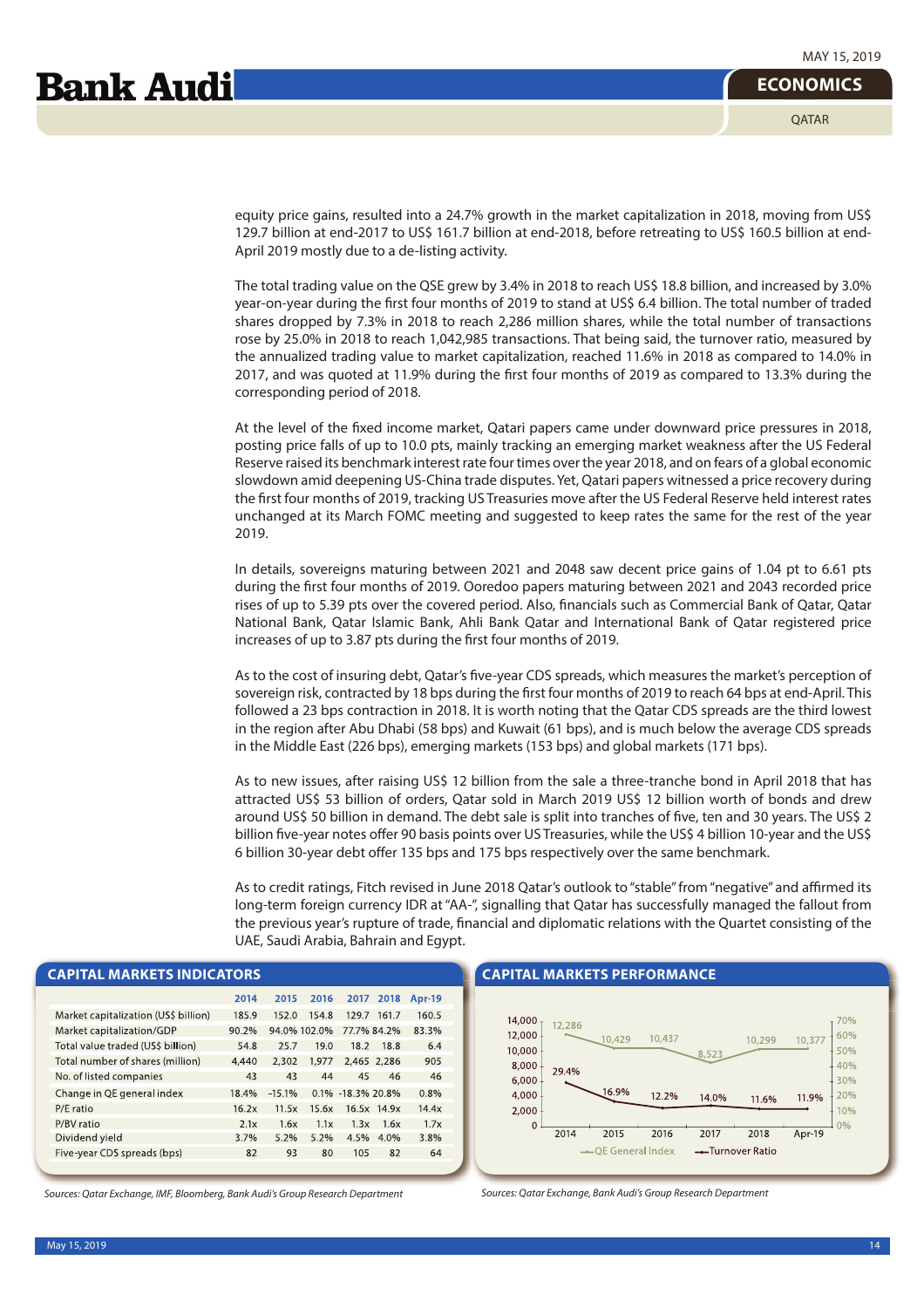Also, Moody's changed in July 2018 the outlook on Qatar's long-term issuer ratings to "stable" from "negative" and affirmed the long-term issuer and foreign-currency senior unsecured debt ratings at "Aa3". The key driver of the outlook change to "stable" is Moody's assessment that Qatar can withstand the economic, financial and diplomatic boycott in its current form, or with possible further restrictions, for an extended period of time without a material deterioration of the sovereign's credit profile.

Finally, Standard & Poor's revised in December 2018 its outlook on Qatar to "stable" from "negative" and affirmed its "AA-/A-1+" long-term and short-term sovereign credit ratings. The "stable" outlook reflects S&P's view that Qatar would continue to effectively mitigate the economic and financial fallout of the boycott, and would continue to pursue prudent macroeconomic policies that support large recurrent fiscal and external surpluses over 2018-2021.

Looking forward, a well-developed debt market is an important prerequisite for overall financial sector development. A deep and liquid government securities market facilitates monetary policy transmission, finances infrastructure projects and promotes financial market development. In the absence of any fiscal imperative for a government to mobilize resources, regular issuance of government debt is nonetheless necessary to support the development of the debt market. The lengthening of the maturity profile of debt issuance would also encourage the emergence of a risk-free yield curve across the term structure, which would help in the pricing of other financial instruments, as per "the Strategic Plan for financial sector regulation" within the overall objectives of Qatar National Vision 2030.

## **2. CONCLUSION**

The regional blockade is expected to ease over the year to come, supporting the economic recovery as the government accelerates the pace of World Cup-related projects. The impact of the regional blockade has been somewhat manageable thanks to generous sovereign support, but the economy may feel some longer lasting effects. Meanwhile, hydrocarbon activity, which is dominated by natural gas, is set to rise substantially in 2019, following four years of decline. It is worth mentioning that Qatar Petroleum has announced plans to increase LNG processing and export capacity by over 40% (from 77 million tons to 110 million tons annually) over the next five to seven years via the construction of four new LNG trains.

Within this context, growth in 2019 is projected to increase further to 2.6% driven by the ramp-up in natural gas production. During the 2020-2023 period, real GDP growth of about 2.7% annually is projected, underpinned by still significant public infrastructure spending, expansion of liquid natural gas production and the hosting of the 2022 World Cup. Near to medium term outlook remains favorable in the context of relatively higher hydrocarbon prices, prudent fiscal policy, healthy financial system and accelerated structural reforms.

At the monetary level, CPI inflation is expected to remain below 2% through 2019. The implementation of VAT by early 2020 could temporarily raise inflation, as was the case in Saudi Arabia and the UAE. The Qatar Central Bank will continue to closely track the Fed's rate increases due to its fixed exchange rate, which could lead to tighter financing conditions and put the brakes on a recent acceleration of credit growth to the private sector.

At the foreign level, a modest decline in the current account surplus to a still high average of 4.4% of GDP is foreseen for 2019-2020, as slight declines in annual global oil prices and domestic oil production are expected. While still high, the forecasted current account surpluses of the next two years are substantially lower than during the years of elevated oil prices when the average current account surplus stood at above 20% of GDP.

At the fiscal level, while a slight decline in hydrocarbon revenues might take place in the next couple of years, the public finances are expected to benefit from expenditure restraint and rising non-hydrocarbon revenues following the implementation of taxes on certain goods in January 2019. The budget balance is forecasted to post an average surplus of 6.4% in 2019-2020. Subsequently, the debt to GDP ratio is